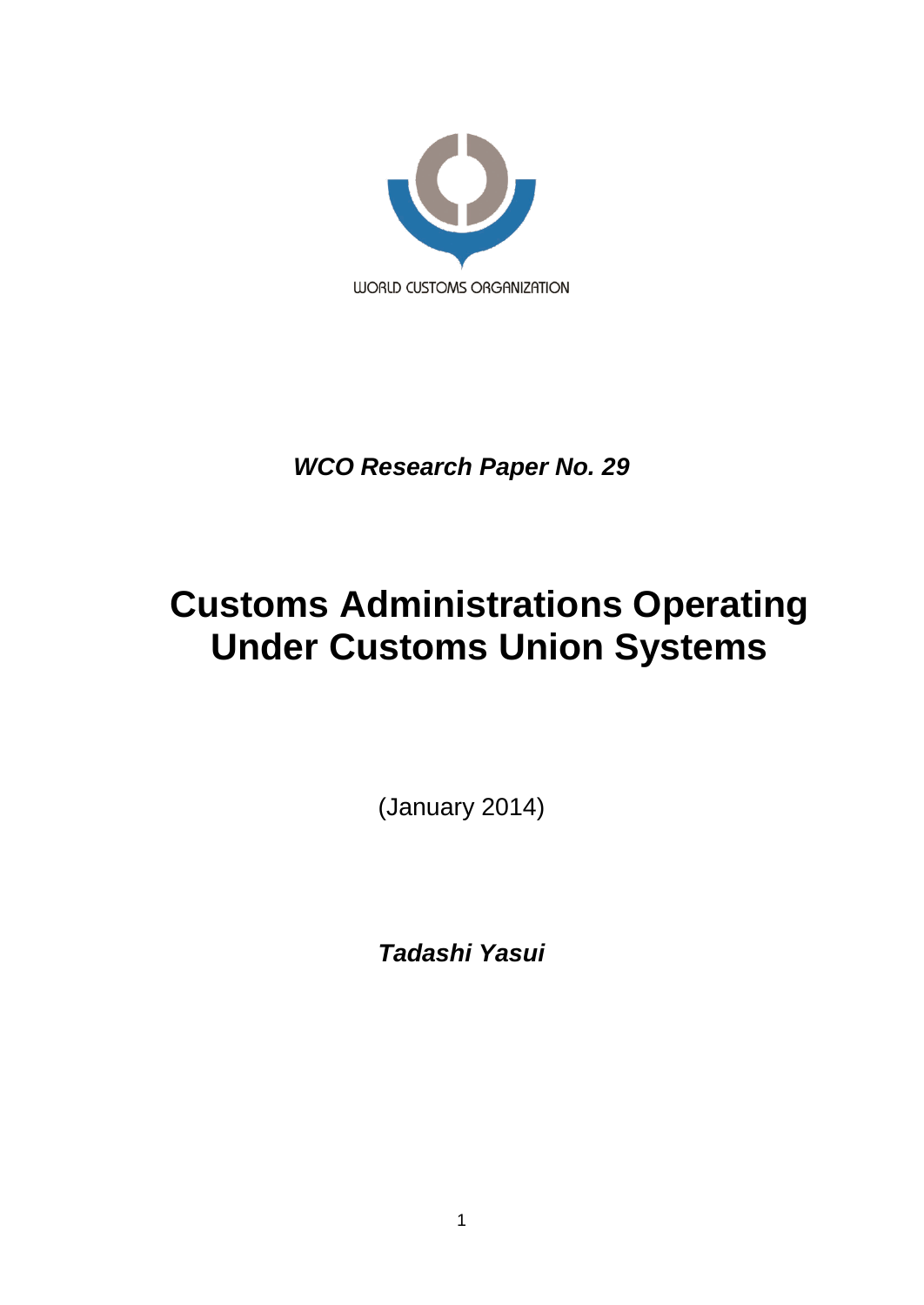# *Abstract*

This paper is intended to shed light on the impact of Customs Union systems on Customs administrations, an area which remains relatively unexplored to-date. To this end, this paper focused on three particular areas under Customs Union systems, namely; Customs revenue management, border controls and procedures and institutional arrangements. One of the conclusions of this paper is that a Customs Union is able to provide a sound and sustainable international legal basis thereby affording member Customs administrations ample opportunities to improve their procedures and cooperation at the regional level. This paper also argues that a Customs Union could effectively harmonize Customs procedures at the regional level if they are aligned with international standards including the WCO's Revised Kyoto Convention.

# *Key words*

Customs Union, regional trade agreement, Customs revenue management, border controls and procedures, institutional arrangements

## *Acknowledgements*

This paper was written by Tadashi Yasui of the WCO's Research Unit in the Office of Secretary General, based on a paper submitted to the WCO Picard Conference in St. Petersburg, Russian Federation in September 2013. The author expressed his special thanks to Robert Ireland and Rachel McGauran of the Research Unit for their helpful suggestions.

## **Disclaimer**

The WCO Research Paper Series disseminates the findings of work in progress to encourage the exchange of ideas about Customs issues. The views and opinions presented in this paper are those of the author and do not necessarily reflect the views or policies of the WCO or WCO Members.

# **Note**

All WCO Research Papers are available on the WCO public website: [www.wcoomd.org.](http://www.wcoomd.org/)

Copyright © 2014 World Customs Organization. All rights reserved. Requests and enquiries concerning translation, reproduction and adaptation rights should be addressed to copyright@wcoomd.org.

-----------------------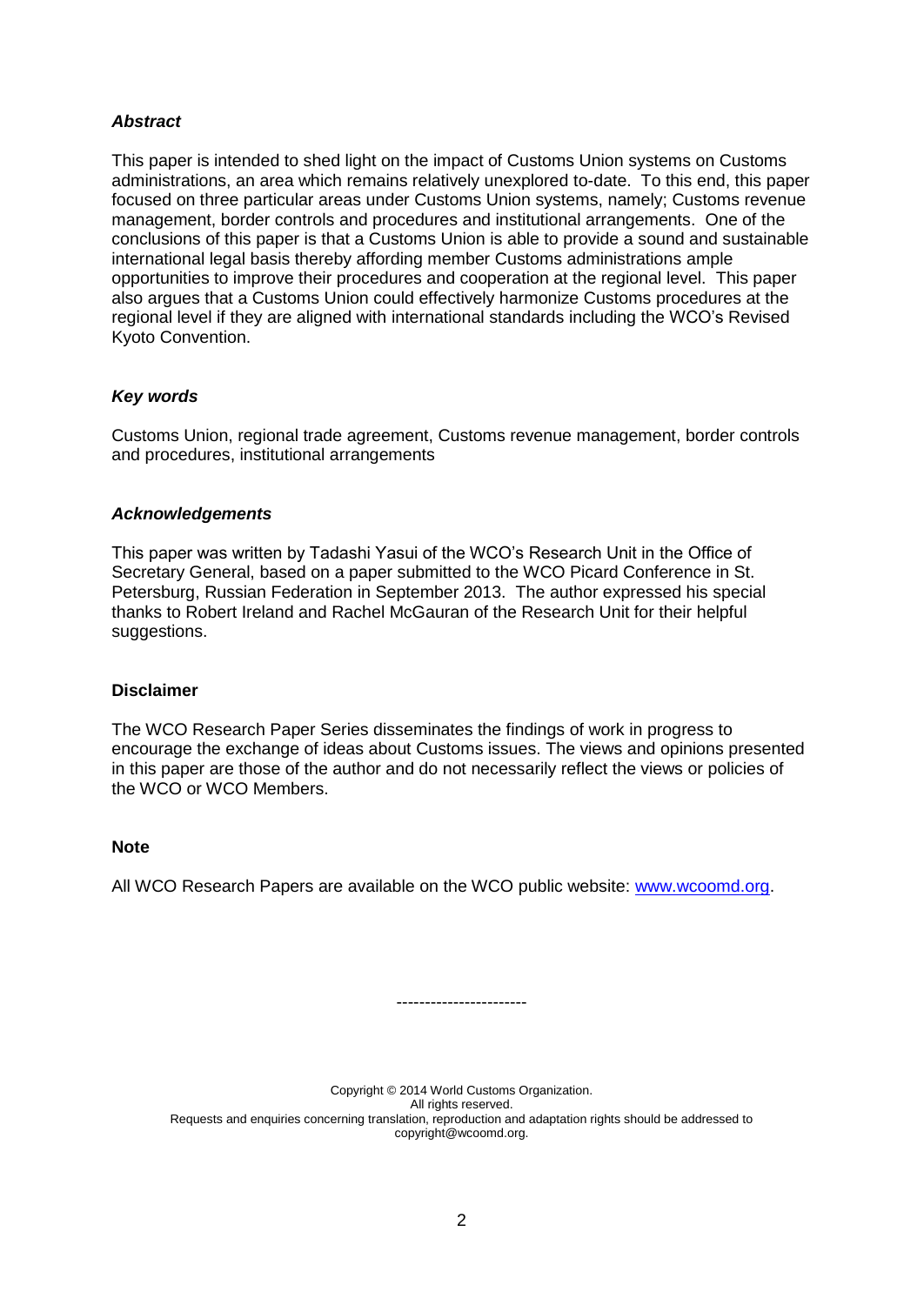## **1. Introduction**

Regional economic integration is an effective means of boosting intra-regional trade and improving regional economic competitiveness. Border procedures could effectively improve connectivity between trading partners if they are harmonized, simplified and appropriately managed. This is especially the case with modern-day global value chains. There are a variety of policy options available to support regional economic integration, and many governments are in favour of international legislative frameworks.

A typical example of the frameworks is a Regional Trade Agreement (RTA). The information on the RTAs notified by WTO Members is available in the WTO RTA Database.<sup>1</sup> The Database defines three types of RTAs: Free Trade Agreements (FTAs), Customs Unions and Partial Scope Agreements, and indicated that there were 247 RTAs for trade in goods physically in force at the end of 2013.<sup>2</sup> All WTO Members except Mongolia were members to one or more RTAs (WTO, 2013a).

Amongst the different types of RTAs, an FTA was the most common, accounting for nearly 90 percent, half of which entered into force in the last eight years. The trend in favour of FTAs is likely to continue for the time being, given the number of ongoing negotiations. Reflecting the growing interest in the recent proliferation of FTAs, the impact of FTAs on Customs administrations has been reviewed on many occasions (OECD, 2003; WTO, 2012; World Bank, 2011; Yasui 2014).

In contrast, the impact of Customs Unions on Customs administrations remains relatively unexplored to-date. Compared with an FTA, a Customs Union could involve a significant and multidimensional impact on member Customs administrations (Kieck and Maur, 2010; Andriamananjara, 2011). With this in mind, this paper is intended to shed light on the impact of Customs Union systems on Customs administrations.

Following this first section, the second section of this paper reviews the general concept governing Customs Unions systems. The third section discusses the impact of Customs Union systems on Customs administrations particularly in three areas, namely: Customs revenue management; border controls and procedures; and institutional arrangements. This is accomplished by reviewing empirical evidence of functional Customs Unions in comparison to FTAs. The fourth section offers conclusions of this paper.

## **2. Customs Union systems**

A Customs Union can be interpreted in different ways according to disparate international conventions or agreements. For reference, the Box below indicates definitions of Customs Unions in the GATT, the Revised Kyoto Convention (RKC) and the Istanbul Convention. Nevertheless, it is generally understood as the substitution of a single Customs territory for two or more Customs territories where a common external tariff (CET) on trade with non-members is imposed and tariff on trade between members is eliminated (Kieck and Maur, 2010). It is distinguished from an FTA which allows different tariff rates on trade with non-members.

 1 The WTO RTA Database is available at[: www.wto.org/english/tratop\\_e/region\\_e/rta\\_pta\\_e.htm,](http://www.wto.org/english/tratop_e/region_e/rta_pta_e.htm) accessed on 30 January 2014

A Partial Scope Agreement is not legally defined under the WTO Agreements, whilst the others are respectively defined in Article XXIV of the GATT. It generally covers limited goods for preferential tariff treatment, and it is normally notified to the WTO under the Enabling Clause.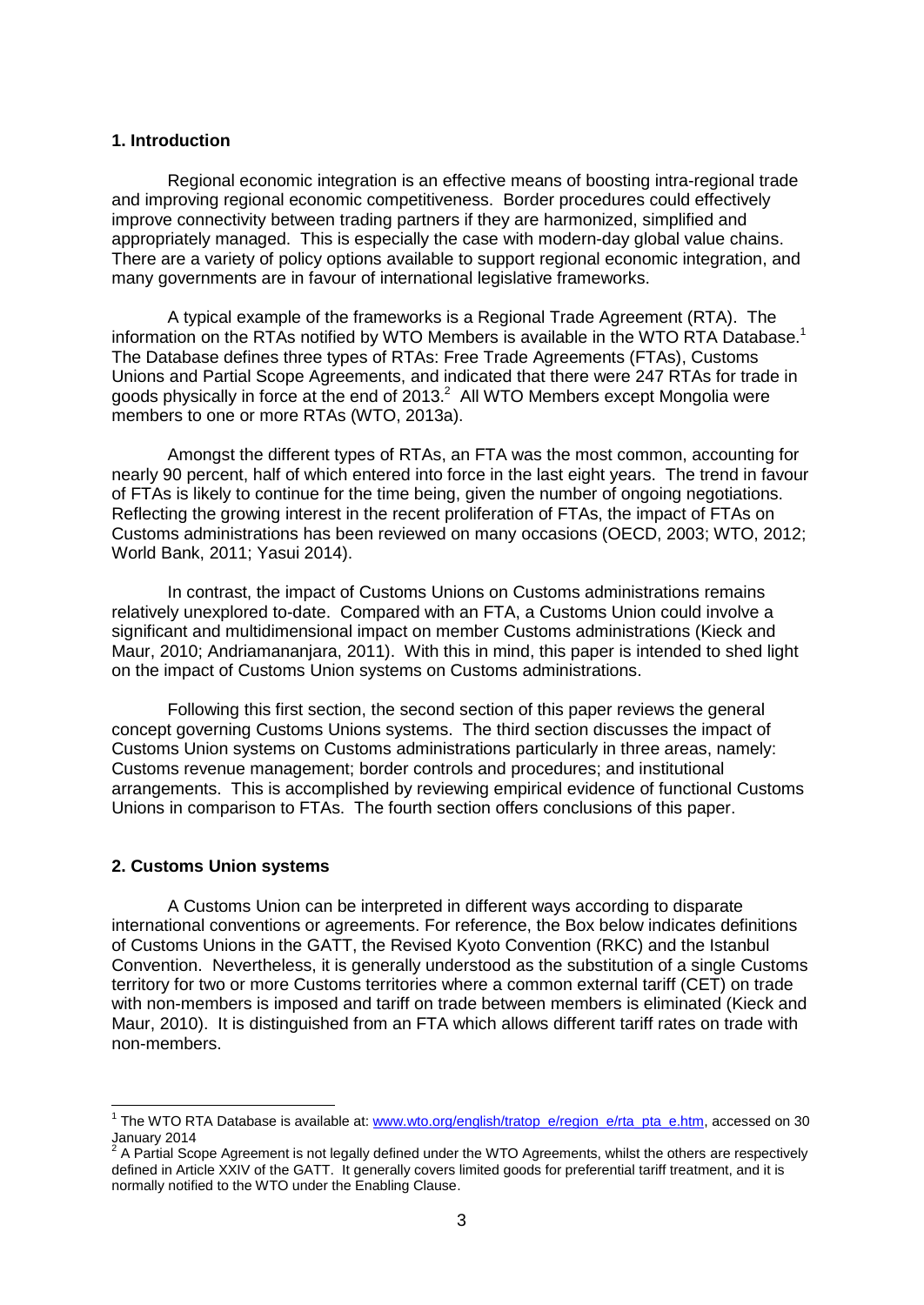## **Box: Definitions of Customs Union in agreements and conventions**

#### **Article XXIV.8(a) of the GATT:**

*A customs union shall be understood to mean the substitution of a single customs territory for two or more customs territories, so that*

- *(i) duties and other restrictive regulations of commerce (except, where necessary, those permitted under Articles XI, XII, XIII, XIV, XV and XX) are eliminated with respect to substantially all the trade between the constituent territories of the union or at least with respect to substantially all the trade in products originating in such territories, and,*
- *(ii) subject to the provisions of paragraph 9, substantially the same duties and other regulations of commerce are applied by each of the members of the union to the trade of territories not included in the union;*

#### **Article 1(k) of the Revised Kyoto Convention (RKC):**

*(k) "Customs or Economic Union" means a Union constituted by, and composed of, States which has competence to adopt its own regulations that are binding on those States in respect of matters governed by this Convention, and has competence to decide, in accordance with its internal procedures, to sign, ratify or accede to this Convention.*

#### **Article 1(e) of the Istanbul Convention:**

*(e) "Customs or Economic Union" means a Union constituted by, and composed of Members, as referred to in Article 24, paragraph 1, of this Convention, which has competence to adopt its own legislation that is binding on its Members, in respect of matters governed by this Convention, and has competence to decide, in accordance with its internal procedures, to sign, ratify or accede to this Convention.*

(source) Compiled by Author

At the end of 2013, there were 17 Customs Unions notified to the GATT/WTO as in force according to the WTO RTA Database. $3$  Four of them are associated with the European Union (EU), and ten are in Africa or Latin America. They appear as the Table below.

| <b>Customs Unions</b>                              | Number<br>Ωf<br>members | Basis of notification<br>to the GATT/WTO | Date of<br>entry into<br>force |
|----------------------------------------------------|-------------------------|------------------------------------------|--------------------------------|
| EC Treaty*                                         | 28                      | <b>GATT Art. XXIV</b>                    | $1-Jan-58$                     |
| Central American Common Market (CACM)              | 5                       | <b>GATT Art. XXIV</b>                    | 4-Jun-61                       |
| Caribbean Community and Common Market (CARICOM)    | 15                      | <b>GATT Art. XXIV</b>                    | 1-Aug-73                       |
| Andean Community (CAN)                             | 4                       | <b>Enabling Clause</b>                   | 25-May-88                      |
| EU - Andorra                                       | 29                      | <b>GATT Art. XXIV</b>                    | 1-Jul-91                       |
| Southern Common Market (MERCOSUR)                  | 5                       | <b>Enabling Clause</b>                   | 29-Nov-91                      |
| Economic Community of West African States (ECOWAS) | 15                      | <b>Enabling Clause</b>                   | 24-Jul-93                      |
| Common Market for Eastern and Southern Africa      | 19                      | <b>Enabling Clause</b>                   | 8-Dec-94                       |
| (COMESA)                                           |                         |                                          |                                |
| $EU$ – Turkey                                      | 29                      | <b>GATT Art. XXIV</b>                    | 1-Jan-96                       |
| Eurasian Economic Community (EAEC)                 | 5                       | <b>GATT Art. XXIV</b>                    | 8-Oct-97                       |
| Russian Federation - Belarus - Kazakhstan          | 3                       | <b>GATT Art. XXIV</b>                    | 3-Dec-97                       |
| Economic and Monetary Community of Central Africa  | 6                       | <b>Enabling Clause</b>                   | 24-Jun-99                      |
| (CEMAC)                                            |                         |                                          |                                |
| West African Economic and Monetary Union (WAEMU)   | 8                       | <b>Enabling Clause</b>                   | $1-Jan-00$                     |
| East African Community (EAC)**                     | 5                       | <b>Enabling Clause</b>                   | 7-Jul-00                       |
| EU - San Marino                                    | 29                      | <b>GATT Art. XXIV</b>                    | 1-Apr-02                       |
| <b>Gulf Cooperation Council (GCC)</b>              | 6                       | GATT Art. XXIV and                       | $1-Jan-03$                     |
|                                                    |                         | <b>Enabling Clause</b>                   |                                |
| Southern African Customs Union (SACU)              | 5                       | <b>GATT Art. XXIV</b>                    | 15-Jul-04                      |

# **Table: Customs Unions in force (as of December 2013)**

The EU's enlargement occurred seven times during 1973-2013.

\*\* The accession of Burundi and Rwanda to the EAC took place in 2007.

(source) The WTO RTA database, available at[: www.wto.org/english/tratop\\_e/region\\_e/rta\\_pta\\_e.htm,](http://www.wto.org/english/tratop_e/region_e/rta_pta_e.htm)

accessed on 30 January 2014.

 3 Accessed on 30 January 2014.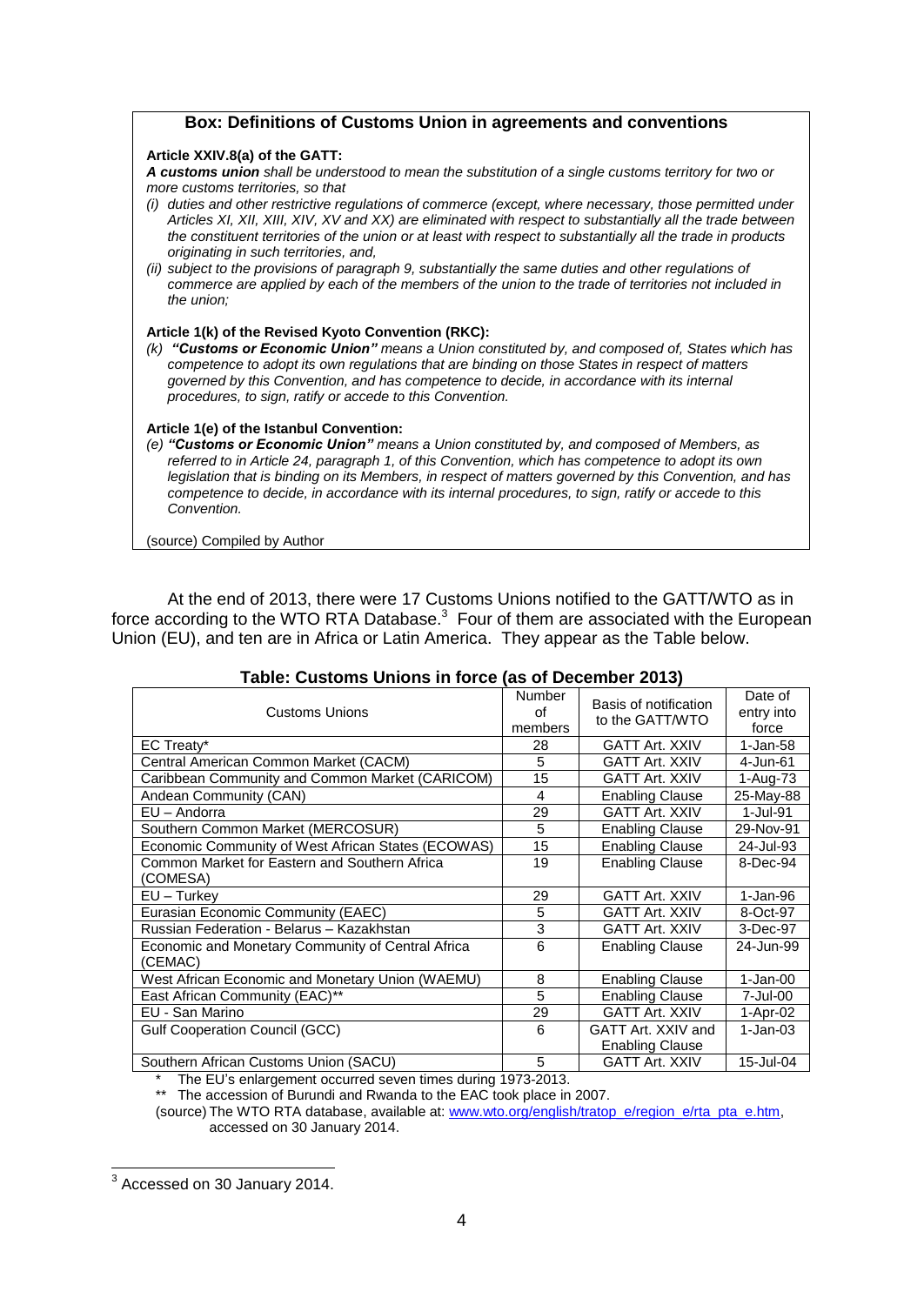In contrast with FTAs, Customs Unions are usually established between geographically contiguous countries, and generally span a large number of members. The 17 Customs Unions in the Table collectively cover more than 100 members. Considering those not notified to the GATT/WTO, such as the Southern African Development Community (SADC) and the agreement between Switzerland and Lichtenstein, it seems that quite a few Customs administrations are already operating under Customs Union systems.

In reality, however, the Customs Unions in the Table are at different stages of development, and the degree of their integration also varies. For example, eight were notified to the GATT/WTO under the Enabling Clauses<sup>4</sup>, while others fell under Article XXIV of the GATT. Many of them, especially those that harbour developing countries, appear imperfect because certain sensitive goods are excluded from the CET application for the goods of non-members, and also Customs duties are imposed on certain kinds of goods moving between members (Kieck and Maur, 2010). It can be assumed that many of these Customs Unions may eventually evolve to form a single Customs territory under the framework of respective Customs Union systems. Thus, it should be noted that the potential impact of Customs Unions on member Customs administrations, although it is likely more significant than FTAs, may vary depending on the degree to which the Union is evolving to become a single Customs territory.

The Table also revealed that no new Customs Union entered into force after 2004. Considering the recent proliferation of FTAs, one could contend that a Customs Union is no longer a popular option in terms of regional economic integration (Andriamananjara, 2011). However, there has been extensive progress in the sphere of Customs Unions. For instance, the EU has been enlarged thus far seven times to cover 28 member states, and five candidate countries are currently negotiating for future accession.<sup>5</sup> Building on the existing Customs Union, Belarus, Kazakhstan and the Russian Federation expressed their intention to create a "*common economic space*", paving the way for the Eurasian Economic Union by 2015. Three Regional Economic Communities in Africa (EAC, COMESA and SADC) has been working to develop a free-trade area in accordance with the Tripartite Agreement Roadmap.

Some economists contend that countries could deepen regional economic integration so as to evolve from FTAs to Customs Unions (WTO, 2012). Anecdotal evidence has shown that there is a significant gap between the two systems in terms of impact on member Customs administrations (Kieck and Maur, 2010; Andriamananjara, 2011). Compared with FTAs, Customs Unions could involve a significant and multidimensional impact on memer Customs administrations especially in terms of Customs revenue management, border controls and procedures, and institutional arrangements.

## **3. Impact on Customs administrations**

#### *3.1 Customs revenue management*

It is likely that there would be a reduction in Customs duties if the preferential tariff of an FTA is effectively utilized. Nevertheless, it is difficult to estimate the overall impact on Customs revenue, partly because most Customs administrations are tasked with the collection of other duties and taxes. A survey revealed that more than 120 Customs administrations collect more revenue from VAT or excise duties on imported goods than

 4 The Enabling Clause is officially called the "Decision on Differential and More Favourable Treatment, Reciprocity and Fuller Participation of Developing Countries", adopted by the GATT in 1979.<br><sup>5</sup> Five candidate countries for EU accession are: Iceland, the Former Yugoslav Republic of Macedonia,

Montenegro, Serbia and Turkey. Further information is available at:

http://ec.europa.eu/economy\_finance/international/non\_eu/candidate/index\_en.htm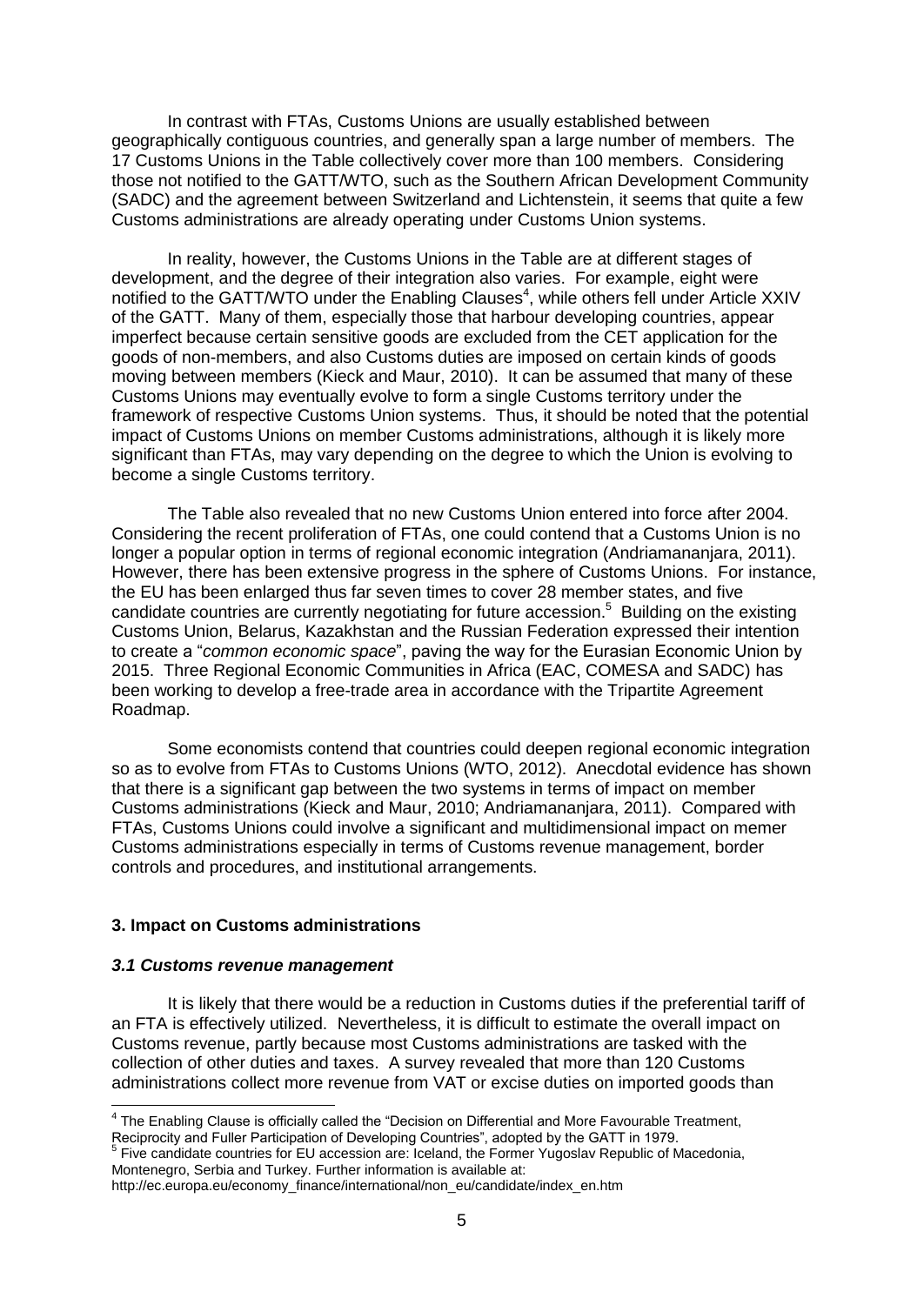Customs duties (WCO 2013). The more trade flows between members of FTAs, the more VAT or excise duties will potentially be received by member Customs administrations. In terms of revenue management, it appears that an FTA would result in little change for member Customs administrations, because they continue to collect and retain Customs duties on trade with non-members as well as with members if they are required.

Similar to FTAs, Customs Unions would impact Customs duty collection, and it is likely to undergo a reduction in Customs duty collection as Customs duties on trade between members are eliminated. The impact of Customs Unions on Customs duties is also contingent upon the level of the CET. There are numerous factors involved in the determination of the level of CET; hence reaching an agreement on the CET can take some time. It took eleven years for the EU to establish its CET, and four years until the Mercosur agreed on its CET of the non-agricultural sector (Andriamananjara, 2011).

As distinct from FTAs, however, Customs Unions require prudent revenue management of Customs revenue. One of the prevailing principles is the *final destination principle*, whereby the collected revenue belongs to the member of final consumption. Another is the *origin principle*, whereby the collected revenue belongs to the member of duty collection or is transferred to a common fund to finance common polices. Most Customs Unions in the Table allocate Customs duties and other Customs revenue according to the *final destination principle*. Experience has shown that each has its own distinct advantages and disadvantages.

## *Final destination principle*

One practical method under the final destination principle is that Customs duties are collected at the first port of entry into the Customs territory (i.e. external borders) and transferred to the member where the goods are to be consumed. The GCC adopted this method in 2003 as an interim arrangement (Kieck and Maur, 2010). This method mandates the identification of the final destination at the external borders. The administrative burden on the member Customs administrations that collect and transfer the duties can be substantial. In situations where intra-regional trade is asymmetrical, it is essential to cultivate a high level of trust among members or to adopt other mechanisms to administer the system. As for the EAC, the Uganda Revenue Authority (URA) has placed its Customs staff at the Kenyan Mombasa port, one of the busiest gateway ports in the EAC, to process good declarations and collect Customs duties on the goods destined for Uganda (URA, 2013).

It is argued that this method may not function appropriately in cases where goods are imported into a member imposing Customs duties, and then simply transhipped, repackaged or minimally transformed within the member to be subsequently sent to another member as its final destination without Customs duties (Andriamananjara, 2011). In this case, the Customs duties are retained by the member of duty collection but not the member of final destination. To prevent such diversion, members may retain facilities at borders with other members (i.e. internal borders), where Customs officers are able to impose Customs duties on the goods originating in non-members moved through other members (see section 3.2).

Another practical method associated with the final destination principle is that goods are transited from the first port of entry to the member of final consumption. In this case, a robust transit and guarantee system is required to avoid transit fraud. Members are primarily concerned that such transit goods would disappear without Customs duties paid. The New Computerized Transit System (NCTS), a computerized transit system based on exchanges of electronic messages, has been fully implemented among the 28 EU member states, the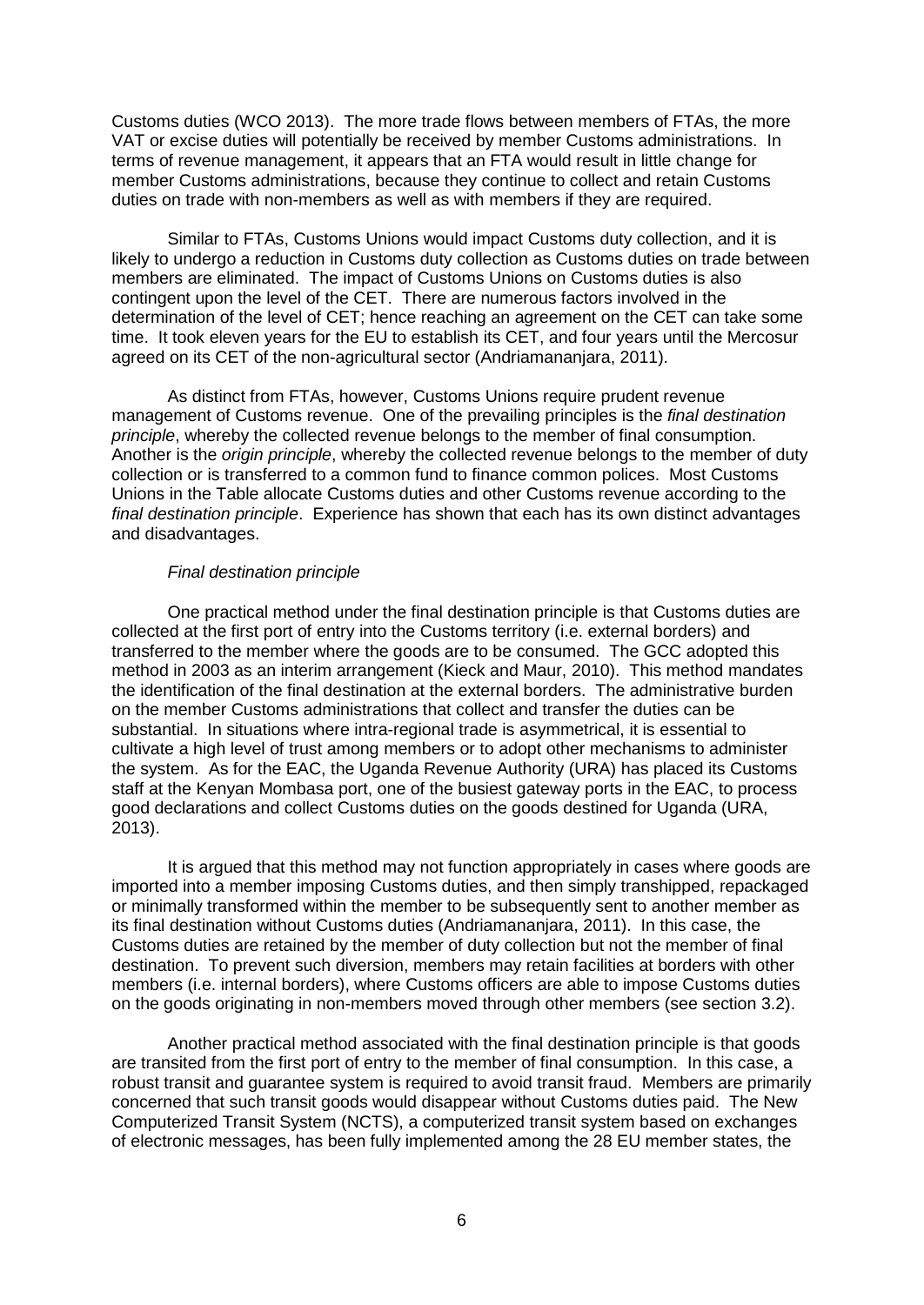four EFTA member states<sup>6</sup> and Turkey (Yasui, 2013). The EAC member states have also implemented the RADDEx system for systematic exchanges of information of transit goods (Yasui, 2011).

The two aforementioned methods associated with the final destination principle may co-exist in accordance with a trader's decision. For example, in the Mombasa port, traders are able to choose: 1) to make a transit declaration by which the goods are in transit to Uganda and pay Customs duties owed at a Customs office in Uganda for release, or 2) to make an import declaration on the goods destined for Uganda and pay Customs duties due at the URA office at the Mombasa port.

# *Origin principle*

One of the main advantages of adhering to the origin principle is that members do not have to control goods for the purposes of Customs duties once the goods enter into the Union's Customs territory. This method may function well where intra-regional trade is symmetrical among members. This is not the case, however, for a Customs Union with a large membership due to their diverse trade structure and flow. When a Customs Union includes a landlocked member, in particular, its neighbouring coastal members stand to gain additional revenue as the landlocked member is heavily reliant on its coastal neighbours for trade with non-members. As such, it is necessary to consider certain mechanisms to compensate those members who experience possible revenue loss when applying the origin principle within Customs Union systems.

One method to apply this mechanism is the creation of a pool of Customs duties which are subsequently distributed amongst members. In the SACU, for example, the collected Customs duties are transferred into a revenue pool and shared by members through an agreed formula based on each member's share of intra-SACU trade (Kieck and Maur, 2010). Vaillant and Lalanne (2007) argued that the SACU formula may be sensible where the largest member is the richest in the region because the revenue distributed to small members is considered to be development assistance from the rich member. They also suggested that the SACU formula might not be appropriate for other Customs Unions, such as the Mercosur, because the larger member is not always the wealthiest member.

In the EU, 75 percent of the Customs duties collected on trade with non-members are allocated to the EU's general budget, while the rest is retained by the member states to cover administrative costs. It means that 25 percent of the collected Customs duties are retained by the member states of duty collection, not the member states of final destination. Thus, this approach would be sustainable only when tariff revenue does not constitute a large part of members' government tax revenue (Andriamananjara, 2011).

To cite another approach, the WAEMU imposes a 1 percent tax on imported goods in addition to its CET on trade with non-members as the collective property of the Union (Mansour and Graziosi, 2013).

# *Other duties and taxes*

In addition to Customs duties, most Customs administrations are tasked with the collection of other duties and taxes such as VAT and excise taxes on imported goods, and these forms of taxation have yielded larger revenue than Customs duties in most cases (WCO, 2013). Most Customs administrations collect such duties and taxes within Customs Union systems in accordance with the final destination principle, while some adopt the origin

 6 The EFTA (European Free Trade Association) member states are Iceland, Liechtenstein, Norway and Switzerland.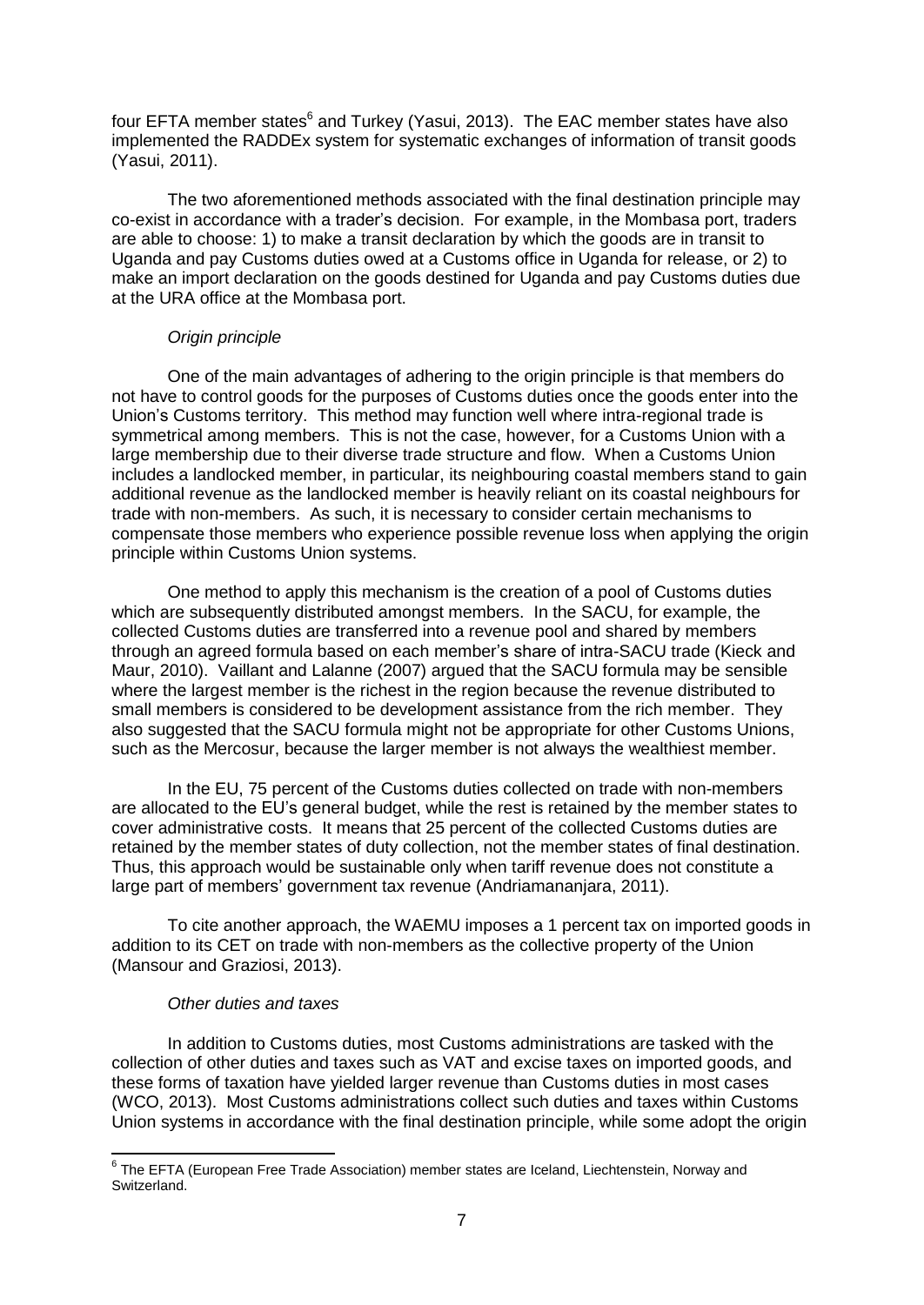principle in part. In the SACU, for example, the excise duties collected on imported goods are diverted to a revenue pool and then distributed amongst members based on their gross domestic product (GDP). Nevertheless, it is desirable to adopt an overarching and universal principle and mechanism governing all types of Customs revenue in a Customs Union in order to avoid disparate systems leading to excessive administrative burden.

On the export side, there is an issue on when export duties and taxes are levied and whether VAT or other taxes are refunded when the goods cross internal borders. A survey indicated that at least 45 Customs administrations collect duties or taxes on exported goods (WCO, 2013). In addition, it showed that four Customs administrations gain more revenue from exported goods than imported goods. If a member of a Customs Union imposes export duties and taxes, the related issue of how to manage the procedures surrounding impositions and refunds in a consistent manner within Customs Union systems will become apparent.

## *3.2 Border controls and procedures*

An FTA inevitably increases the administrative burden on member Customs administrations. Member Customs administrations are tasked with the application of preferential tariff treatment, subject to claims of preferential tariff treatment supported by effective proof of origin. Origin verification is one of their important tasks. In addition, they are charged with the management of bilateral trade remedies, such as bilateral safeguard measures. Furthermore, they are required to implement trade facilitation measures imposed by the FTA. As long as such Customs procedures are aligned with international standards including the RKC and other tools developed by the WCO, however, their impact on member Customs administrations may be relatively minimal (Yasui, 2014).

#### *External borders*

Within Customs Union systems, member Customs administrations are required to apply the CET and other regulatory measures in a uniform and consistent manner on trade at the external borders. They are also required to ensure uniform application of transit procedures throughout the Union's territory. Thus, a Customs Union equips member governments with a robust driver towards the harmonisation of Customs procedures governing trade with non-members at the regional level. As is the case with FTAs, it is recommended that Customs procedures for trade with non-members at the external borders be aligned with international standards including the RKC.

#### *Internal borders*

At the internal borders of Customs Unions, no border control is allowed if free movement of goods is fully realized inside the single Customs territory. The free movement of goods presupposes the full harmonization of trade and other regulations concerning the movement of goods, including the CET applied to trade with non-members. With the free movement of goods in the Union's territory, theoretically speaking, it is no longer necessary to maintain controls or facilities at the internal borders, and accordingly the design or verification of preferential rules of origin is no longer required (Andriamananjara, 2011). For example, Customs controls and facilities at the internal land borders may be eliminated. As such, a regime involving the free movement of goods inside the Customs territory, if it is fully implemented, will have a significant impact on member Customs administrations, possibly leading to organizational restructure, regulatory reform, and reallocation of hard infrastructure and human resources, amongst others.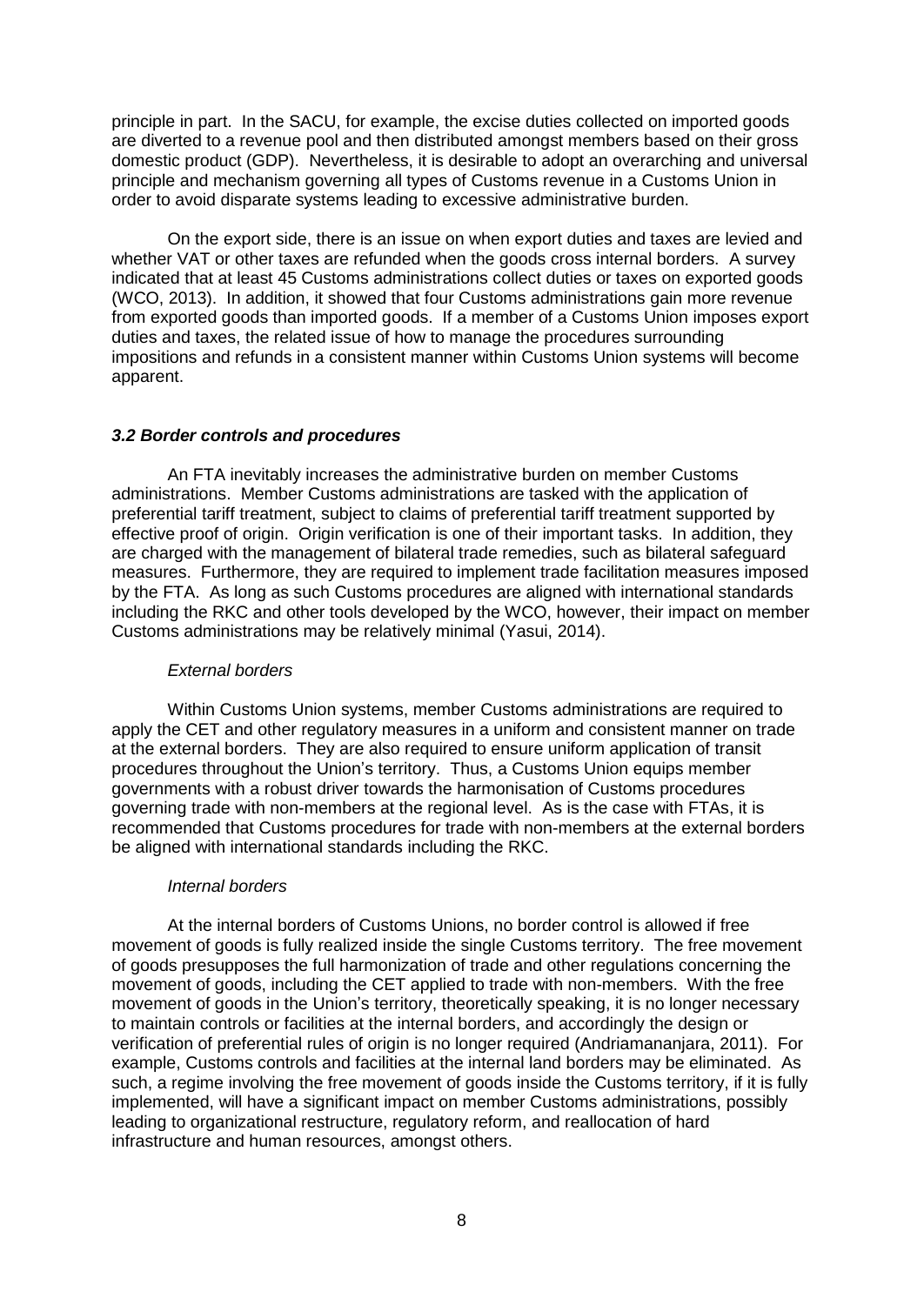The EU has enabled the free circulation of goods inside the Customs territory since 1993. There is no Customs control or facility available at the internal borders. Croatia, as a consequence of its accession to the EU in 2013, amended its Customs and related laws and regulations to ensure complete alignment with the EU's commercial and trade policies, including its commodity nomenclature and tariff rates. Furthermore, it complied with the EU's conventions and agreements, including the FTAs and Customs Union agreements that the EU had concluded. Accordingly, Croatia's FTAs with Turkey and the EFTA as well as its membership in the Central European Free Trade Agreement were terminated (WTO, 2013). At borders between Croatia and other EU member states, Customs controls disappeared while police controls remain (European Commission, 2013).

In reality, however, members of most Customs Unions illustrated in the Table, especially those among developing members, continue to maintain Customs controls and facilities at the internal borders for Customs duty purposes. This is mainly due to the fact that they maintain control over certain sensitive goods not featured in the terms of the CET, and the fact that they have not fully implemented duty free treatment to the goods moving between them. Even if the CET is fully applied, they may retain Customs control at the internal border facilities to avoid fiscal leakage due to trade deflection or circumvention, that is, the entry and exit of goods moved through the territory of one member into or from another member without paying Customs duties owed (Andriamananjara, 2011). The deflection risk is reduced by Customs controls at the internal border facilities. Accordingly, member Customs administrations are required to verify the origin of goods eligible for duty free treatment at the internal borders (e.g. Mercosur), or simply to impose tariffs irrespective of the origin of goods (e.g. WAEMU).

The EU and Turkey have concluded a Customs Union agreement. At the land borders which delineate the two Customs territories, both sides currently retain Customs controls and facilities.<sup>7</sup> This is mainly because certain agricultural products as well as coal and steel products are an exception and derogation of the CET application and subject to preferential treatment. Traders are required to provide proof of origin for such goods in line with the pan-Euro-Mediterranean Protocol for preferential tariff treatment at the borders. Customs duties and quantitative restrictions are eliminated on other types of goods transported between Turkey and the EU when the goods are either wholly obtained or placed in free movement after their importation from non-members in either Customs territory. In this case, traders are required to prepare the A.TR. movement certificate to provide proof of this status in lieu of the proof of the origin of goods.

## *Other regulatory purposes*

 $\overline{\phantom{a}}$ 

Internal border controls and facilities may be required for other purposes, including immigration control, VAT and excise duty collection, and enforcement of standards and health and safety regulations (Kieck and Maur, 2010). Customs staff may be physically present at internal border facilities, if such border functions are delegated to Customs. If no control or facility at the internal borders is available, and trade and other regulations concerning the movement of goods are not fully harmonized, certain adjustments are required in order to facilitate the adoption of a uniform mechanism in the Customs territory. Since VAT rates are not fully harmonized among the EU member states, an adjustment is needed to impose or refund the VAT when the goods are consumed or sold after they cross the EU's internal borders.

 $7$  Further information on the EU-Turkey Customs Union agreement is available at: [http://ec.europa.eu/taxation\\_customs/customs/customs\\_duties/rules\\_origin/customs\\_unions/article\\_414\\_en.htm](http://ec.europa.eu/taxation_customs/customs/customs_duties/rules_origin/customs_unions/article_414_en.htm)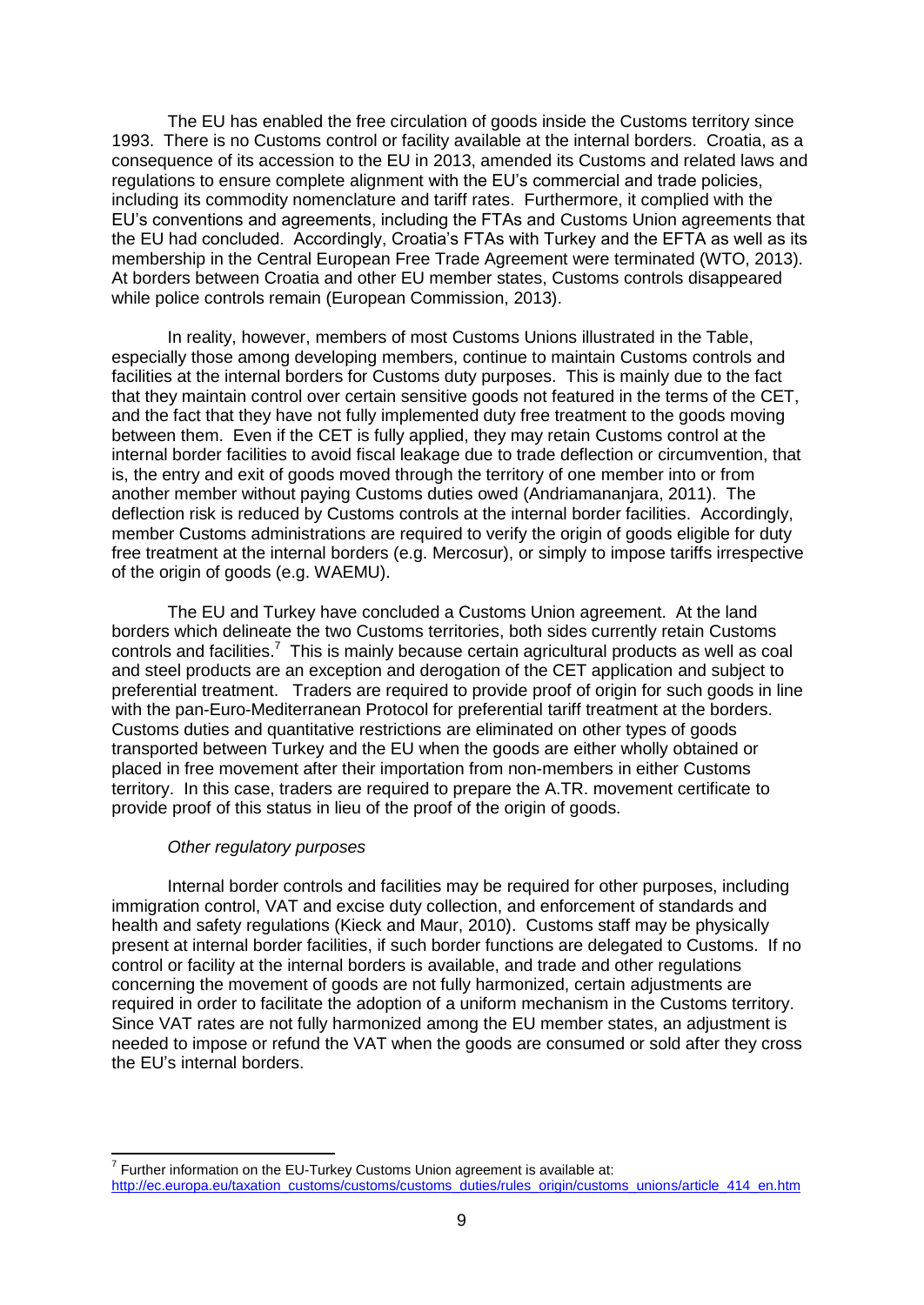## *3.3 Institutional arrangements*

FTAs usually entail the establishment of committees or a follow-up mechanism, e.g. to discuss the amendment of legal provisions and to foster administrative cooperation, as well as undertaking consultations and settling disputes involving non-compliant actions committed by members. At the national level, member Customs administrations may be required to strengthen their institutional capacity and human resource structure in order to manage the increased level of administrative burden inherent to FTAs, particularly those related to the verification of the origin of goods.

# *Supranational body*

Customs Union systems mandate the harmonization of trade, commercial and other policies and regulations throughout the territory. This harmonization entails considerable work and time. It would therefore be pragmatic to adopt an incremental approach from the establishment of a framework governing a Customs Union to fully achieving and managing a Customs Union system. It seems that all Customs Union in the Table have adopted a gradual approach to ensure the successful establishment of a single Customs territory after the agreement has entered into force. In this regard, many Customs Unions involve the creation of a supranational body, typical examples being the EU's European Commission and the EAC's Secretariat. A committee or group that specializes in Customs matters may also be established. In this regard, a Customs Union could entail significant changes for member Customs administrations, and the potential loss or delegation of the national autonomy of members, in terms of legislative powers and administrative management.

# *Common Customs codes and regulations*

One of the potential tasks of the supranational bodies or Customs committees of Customs Unions is to develop common Customs Codes and regulations that can directly apply to members. The EU developed the Community Customs Code in 1992, and adopted the Modernised Customs Code in 2008 and the Union Customs Code in 2013. In 2003, the GCC developed the Common Customs Law, and subsequently adopted its Rules of Implementation and Explanatory Notes, all of which GCC's Customs administrations are required to implement directly. In 2004, the EAC adopted the Customs Management Act. The Mercosur agreed to the Common Customs Code in 2010, and each Mercosur member is required to incorporate it into the national Customs law to ensure implementation.

Such common legal infrastructure may serve as a basis to harmonize revenue and border management at both internal and external borders, and to ensure the uniform and consistent application of region-wide rules throughout the Customs territory. Customs administrations operating under a Customs Union system are given opportunities to improve their procedures and cooperation at the regional level.

In situations where internal border controls and facilities are required, a Customs Union could create an enabling legal framework to establish a modernized border management system and cooperation between members. They include one-stop-border posts, the systematic exchange of trade information through Customs IT systems, sharing of intelligence, regional single window systems, regional Authorized Economic Operator (AEO) systems, and transnational coordinated border management (Kieck and Maur, 2010).

It is difficult to implement such measures without sound and sustainable international legal frameworks, and thus it can be said that a Customs Union is able to provide an ideal basis for their implementation. These innovative solutions, combined with the experience and best practices associated with Customs Unions, could be put into practice at the external borders. The issue of implementing better coordinated management at the internal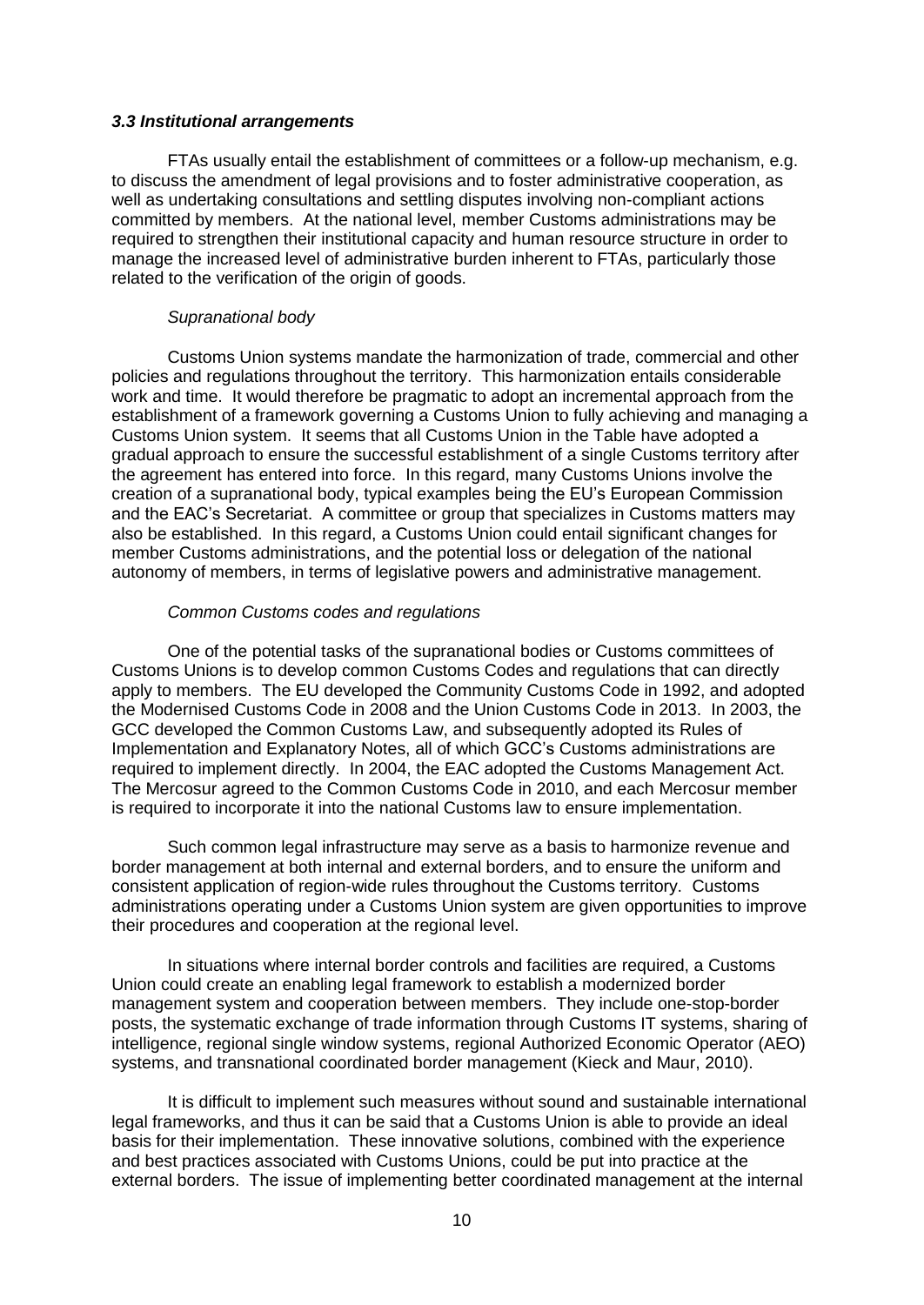borders of Customs Unions ought to be carefully considered, taking into account the possibility of abolishing border controls and facilities inside the Customs territory in the future.

# **4. Conclusions**

When a Customs Union forms, it is assumed that the roles and functions of member Customs administrations will be significantly diminished. However, this paper provides evidence to the contrary. Customs administrations operating under a Customs Union system have evolved with new roles and functions in response to the significantly altered environment. Since Customs Unions are at various stages of development and integration, the potential impact of Customs Unions on Customs administrations may vary. It is apparent, then, that Customs administrations need to be well-prepared and well-acquainted with the changes that Customs Union systems could entail.

Anecdotal evidence has shown that no single entity or region has implemented a fully-functioning Customs Union system in a short space of time. It can be said that the majority of Customs Unions currently in force are imperfect. Considering the substantial time and work involved in harmonizing trade and other regulations within Customs Union systems, a gradual approach is recommended. To this end, establishing a Customs committee or supranational body of a Customs Union to determine a region-wide strategy, develop legal frameworks, and implement measures in a harmonized and incremental fashion will be effective.

Customs Union systems are able to provide a sound and sustainable international legal basis thereby affording member Customs administrations ample opportunity to improve their procedures and cooperation at the regional level. A Customs Union essentially requires uniform implementation of Customs and other border procedures at the external borders, as well as at the internal borders if they are required. A Customs Union could effectively harmonize Customs procedures at the regional level if they are aligned with international standards, in particular the RKC. To this end, it is highly recommended that a Customs Union, in addition to members, accede to the RKC and implement the RKC and other tools developed by the WCO.

Internal border controls and facilities will be eliminated once a regime involving the free movement of goods is realized within a Customs Union system. In this case, it is no longer necessary to design preferential rules of origin inside the Customs territory. Practically speaking, however, members in the majority of Customs Unions retain, and are likely to continue to retain such internal controls and facilities for the time being for various reasons. In terms of regional economic integration, Customs Unions are a more advanced and enhanced version of FTAs. It is thought that Customs administrations operating under Customs Union systems are provided with ample opportunity to implement innovative solutions and best practices for border controls, procedures and management with a sound and sustainable legal basis that Customs Union systems may provide.

Last but not least, it is important to share practices and experiences in a transparent fashion on members' progress *vis-à-vis* the implementation of the requirements inherent to Customs Unions. Considering the limited number of Customs Unions in force and the fact that the majority are at the early stages of development, the establishment of an information sharing mechanism is advisable, particularly with regard to Customs revenue management, border controls and procedures, and institutional arrangements to support the effective implementation of Customs Union systems.

------------------------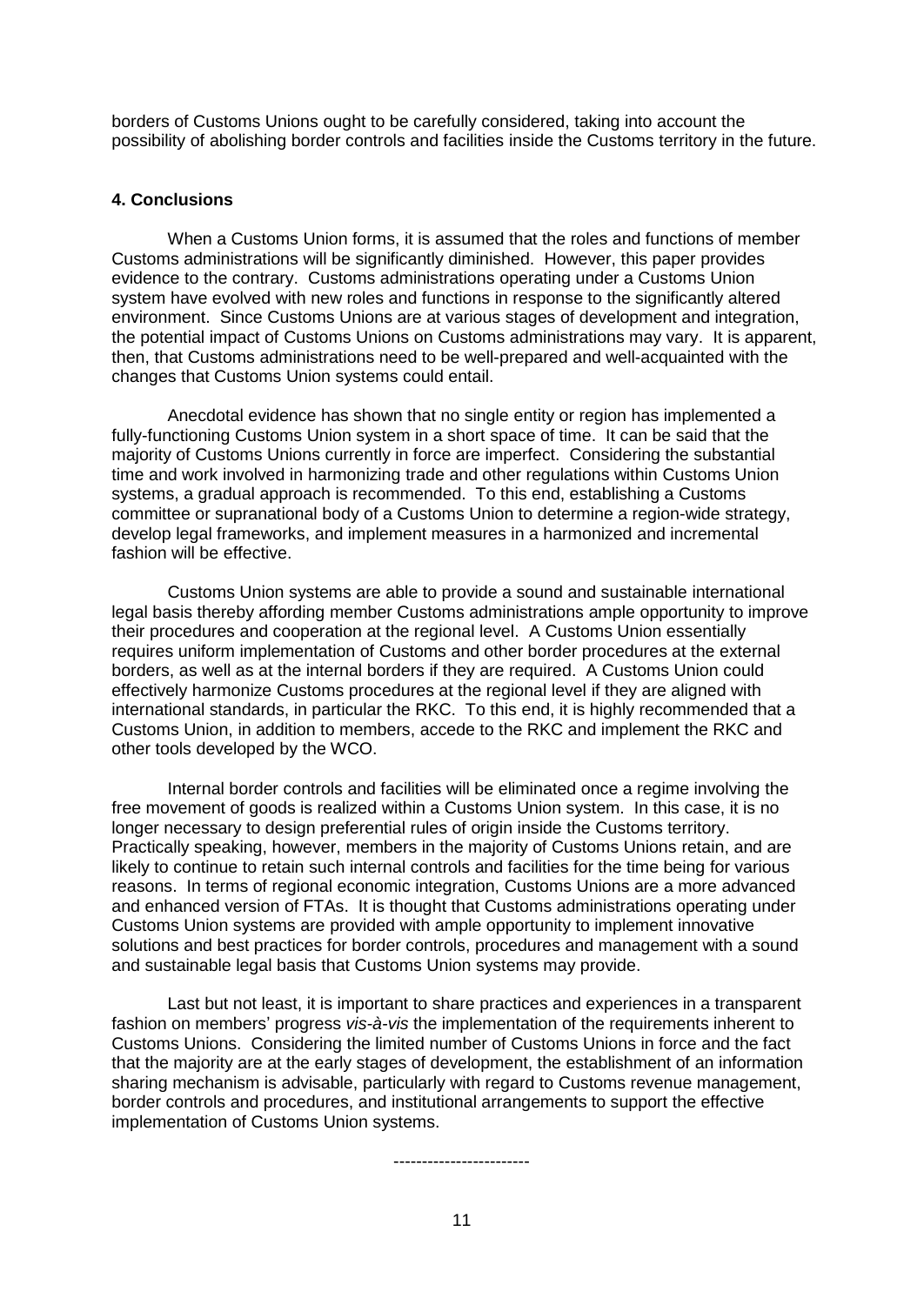# **REFERENCES**

Andriamananjara, Soamiely, 2011, "Customs Unions", *Chapter 5 of Preferential Trade Agreement Policies for Development: A Handbook*, World Bank, July 2011, Washington D.C., available at <http://siteresources.worldbank.org/INTRANETTRADE/Resources/C5.pdf>

- European Commission, 2013, *European Commission, Croatia's accession to the European Union*, Memo, 21 June 2013, Brussels, available at: [http://europa.eu/rapid/press](http://europa.eu/rapid/press-release_MEMO-13-593_en.htm)[release\\_MEMO-13-593\\_en.htm](http://europa.eu/rapid/press-release_MEMO-13-593_en.htm)
- Kieck, Erich and Maur, Jean-Christophe, 2010, "Regional integration and customs unions", *Chapter 14 of Border Management Modernization*, World Bank, 30 November 2010, Washington D.C., available at: [http://publications.worldbank.org/index.php?main\\_page=product\\_info&products\\_id=2391](http://publications.worldbank.org/index.php?main_page=product_info&products_id=23919) [9](http://publications.worldbank.org/index.php?main_page=product_info&products_id=23919)
- Mansour, Mario and Graziosi, Grégoire-Rota, 2013, *Tax Coordination, Tax Competition, and Revenue Mobilization in the West African Economic and Monetary Union*, IMF Working Paper, WP/13/163, July 2013, Washington, D.C, available at: [www.imf.org/external/pubs/ft/wp/2013/wp13163.pdf](http://www.imf.org/external/pubs/ft/wp/2013/wp13163.pdf)
- OECD (Organisation for Economic Co-operation and Development), 2003, *The Relationship between Regional Trade Agreements and Multilateral Trading System*, Paris, available at: [www.oecd.org/trade/benefitlib/regionalismandthemultilateraltradingsystem.htm](http://www.oecd.org/trade/benefitlib/regionalismandthemultilateraltradingsystem.htm)
- URA (Uganda Revenue Authority), 2013, *Preparation for the Single Customs Territory*, Press Release, 23 July 2013, Mombasa Kenya, available at: [www.ura.go.ug/download/CGMS/SCT%20press%20brief%201.pdf](http://www.ura.go.ug/download/CGMS/SCT%20press%20brief%201.pdf)
- Vaillant, Marcel and Lalanne, Alvaro, 2007, *Tariff revenue sharing rules in a customs union: a new methodology applied to the MERCOSUR case,* August 2007, available at: <http://econpapers.repec.org/paper/udewpaper/0707.htm>
- Yasui, Tadashi, 2011, *Case Studies on Systematic Exchange of Commercial Information between Customs Administrations in Bilateral and Regional Arrangements*, WCO Research Paper No. 11, February 2011, Brussels, available at: [www.wcoomd.org/en/topics/research/activities-and-programmes/research\\_series.aspx](http://www.wcoomd.org/en/topics/research/activities-and-programmes/research_series.aspx) 
	- \_\_\_\_\_\_, 2013, *Transit Facilitation for Regional Economic Integration and Competitiveness*, WCO Research Paper No.28, April 2013, Brussels, available at: [www.wcoomd.org/en/topics/research/activities-and-programmes/research\\_series.aspx](http://www.wcoomd.org/en/topics/research/activities-and-programmes/research_series.aspx)
	- \_\_\_\_\_\_, 2014, *Trade Facilitation in Regional Trade Agreements*, WCO Research Paper No.30, forthcoming, Brussels, available at: www.wcoomd.org/en/topics/research/activities-and-programmes/research\_series.aspx
- WCO (World Customs Organization), 2013, *WCO Annual Report 2012-2013*, June 2013, Brussels, available at: [www.wcoomd.org/en/about-us/what-is-the-wco/annual](http://www.wcoomd.org/en/about-us/what-is-the-wco/annual-reports.aspx)[reports.aspx](http://www.wcoomd.org/en/about-us/what-is-the-wco/annual-reports.aspx)
- World Bank, 2011, *Preferential Trade Agreement Policies for Development: A Handbook*, July 2011, Washington D.C., available at: